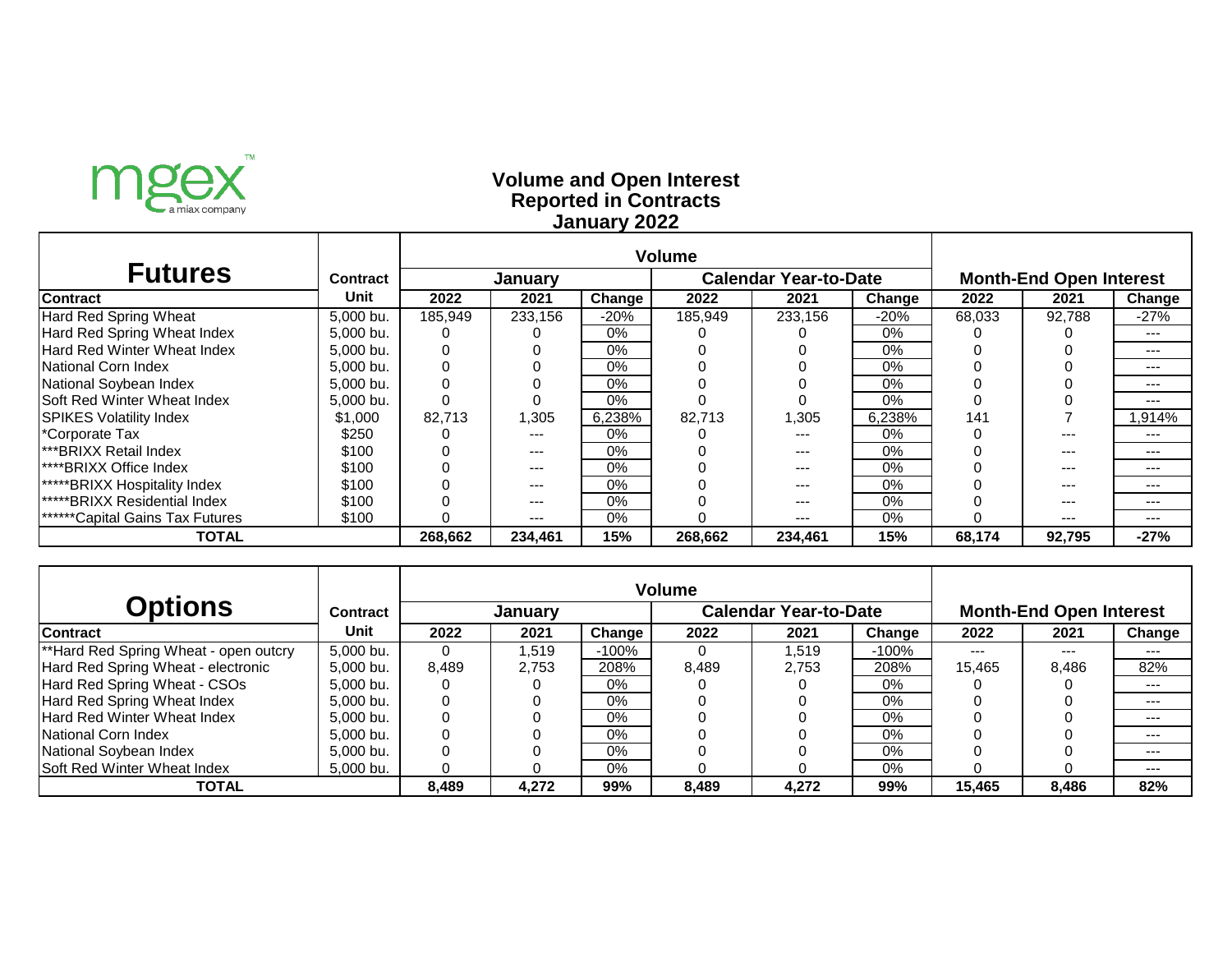|                                  | Volume  |         |        |                              |         |        |                                |         |        |
|----------------------------------|---------|---------|--------|------------------------------|---------|--------|--------------------------------|---------|--------|
| <b>TOTAL FUTURES AND OPTIONS</b> | Januarv |         |        | <b>Calendar Year-to-Date</b> |         |        | <b>Month-End Open Interest</b> |         |        |
|                                  | 2022    | 2021    | Change | 2022                         | 2021    | Change | 2022                           | 2021    | Change |
|                                  | 277,151 | 238,733 | 16%    | 277,151                      | 238,733 | 16%    | 83,639                         | 101,281 | $-17%$ |

| January Record - 2022:              | 277.151 |
|-------------------------------------|---------|
| <b>Change From Previous Record:</b> | 10%     |
| January 2017:                       | 250.929 |

\*Corporate Tax Futures was launched on May 24, 2021.

\*\*HRSW Open Outcry Options suspended on September 30, 2021.

\*\*\*BRIXX Retail Futures was launched on October 18, 2021.

\*\*\*\*BRIXX Office Futures was launched on November 8, 2021.

\*\*\*\*\*BRIXX Hospitality and BRIXX Residential Futures were launched on November 22, 2021.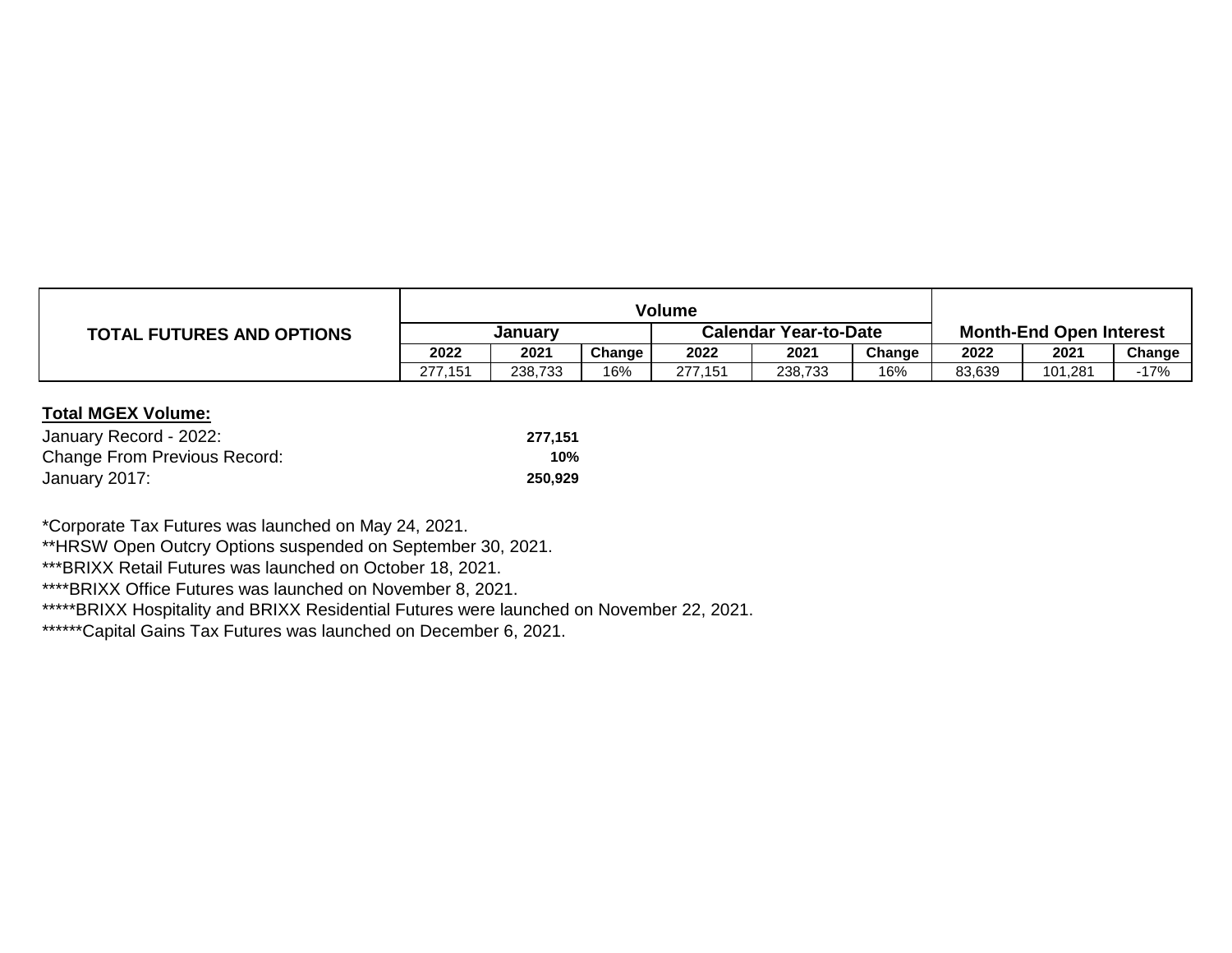# **Bitnomial Exchange, LLC Volume and Open Interest Reported in Contracts January 2022**

| <b>Futures</b>                 | <b>Contract</b> |      | Januarv |         |      | <b>Calendar Year-to-Date</b> |          |          | <b>Month-End Open Interest</b> |         |  |
|--------------------------------|-----------------|------|---------|---------|------|------------------------------|----------|----------|--------------------------------|---------|--|
| <b>Contract</b>                | Unit            | 2022 | 2021    | Change  | 2022 | 2021                         | Change   | 2022     | 2021                           | Change  |  |
| Bitcoin US Dollar Futures      | <b>Bitcoin</b>  | 319  | $---$   | $- - -$ | 319  | $---$                        | $\cdots$ | 12       | ----                           | ---     |  |
| Deci Bitcoin US Dollar Futures | 1/10 Bitcoin    |      | $---$   | $- - -$ |      | $---$                        | $- - -$  |          | $--$                           | $- - -$ |  |
| <b>TOTAL</b>                   |                 | 319  | $- - -$ | $- - -$ | 319  | $---$                        | $- - -$  | 49<br>ТJ | $- - -$                        | ---     |  |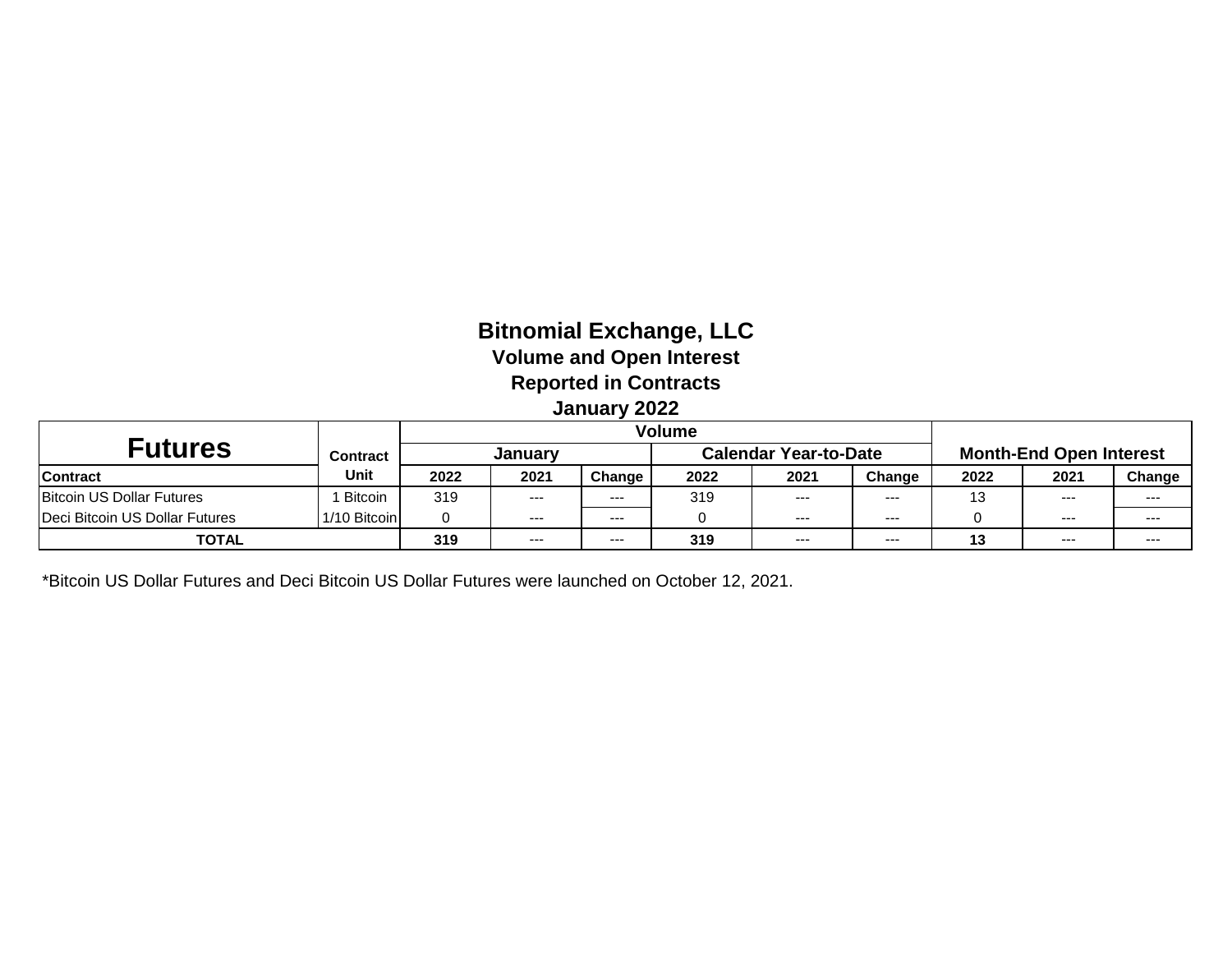

### **Reported in Contracts Volume and Open Interest February 2022**

| <b>Futures</b>                         | <b>Contract</b> |         | <b>February</b> |         |         | <b>Calendar Year-to-Date</b> |        | <b>Month-End Open Interest</b> |         |         |
|----------------------------------------|-----------------|---------|-----------------|---------|---------|------------------------------|--------|--------------------------------|---------|---------|
| <b>Contract</b>                        | Unit            | 2022    | 2021            | Change  | 2022    | 2021                         | Change | 2022                           | 2021    | Change  |
| Hard Red Spring Wheat                  | 5,000 bu.       | 245,489 | 286.359         | -14%    | 431.438 | 519.515                      | $-17%$ | 68,842                         | 82,375  | -16%    |
| Hard Red Spring Wheat Index            | 5,000 bu.       |         |                 | $0\%$   |         |                              | $0\%$  |                                |         | $---$   |
| <b>Hard Red Winter Wheat Index</b>     | 5.000 bu.       |         |                 | $0\%$   |         |                              | $0\%$  |                                |         | $- - -$ |
| National Corn Index                    | 5,000 bu.       |         |                 | $0\%$   |         |                              | $0\%$  |                                |         | $--$    |
| National Soybean Index                 | 5,000 bu.       |         |                 | $0\%$   |         |                              | $0\%$  |                                |         | ---     |
| <b>Soft Red Winter Wheat Index</b>     | 5.000 bu.       |         |                 | $0\%$   |         |                              | $0\%$  |                                |         |         |
| <b>ISPIKES Volatility Index</b>        | \$1,000         | 57.738  | 326             | 17.611% | 140.451 | 1,631                        | 8.511% | 171                            |         | 2.343%  |
| *Corporate Tax                         | \$250           |         | $---$           | $0\%$   |         | ---                          | $0\%$  |                                |         | ---     |
| <b>I***BRIXX Retail Index</b>          | \$100           |         | $---$           | $0\%$   |         | ---                          | $0\%$  |                                |         | ---     |
| <b>I****BRIXX Office Index</b>         | \$100           |         | $--$            | $0\%$   |         | ---                          | $0\%$  |                                |         | ---     |
| *****BRIXX Hospitality Index           | \$100           |         | $--$            | $0\%$   |         | ---                          | $0\%$  |                                | $- - -$ | $---$   |
| <b>*****BRIXX Residential Index</b>    | \$100           |         | $--$            | $0\%$   |         | ---                          | $0\%$  |                                | $- - -$ | $---$   |
| <b>******Capital Gains Tax Futures</b> | \$100           |         | $---$           | $0\%$   |         | ---                          | $0\%$  |                                | $--$    | $--$    |
| TOTAL                                  |                 | 303.227 | 286.685         | 6%      | 571.889 | 521,146                      | 10%    | 69,013                         | 82.382  | $-16%$  |

|                                       |                 | <b>Volume</b> |                 |         |                              |       |         |                                |       |        |  |
|---------------------------------------|-----------------|---------------|-----------------|---------|------------------------------|-------|---------|--------------------------------|-------|--------|--|
| <b>Options</b>                        | <b>Contract</b> |               | <b>February</b> |         | <b>Calendar Year-to-Date</b> |       |         | <b>Month-End Open Interest</b> |       |        |  |
| <b>Contract</b>                       | Unit            | 2022          | 2021            | Change  | 2022                         | 2021  | Change  | 2022                           | 2021  | Change |  |
| **Hard Red Spring Wheat - open outcry | 5,000 bu.       | 0             | 871             | $-100%$ |                              | 2,390 | $-100%$ | $- - -$                        | $---$ | ---    |  |
| Hard Red Spring Wheat - electronic    | 5.000 bu.       | 8,541         | 2,256           | 279%    | 17,030                       | 5,009 | 240%    | 6,518                          | 7,177 | -9%    |  |
| Hard Red Spring Wheat - CSOs          | 5.000 bu.       |               |                 | 0%      |                              |       | 0%      |                                |       | $---$  |  |
| Hard Red Spring Wheat Index           | 5,000 bu.       | 0             |                 | $0\%$   |                              |       | $0\%$   |                                |       | $-- -$ |  |
| <b>Hard Red Winter Wheat Index</b>    | 5.000 bu.       | 0             |                 | $0\%$   |                              |       | 0%      |                                |       | ---    |  |
| <b>National Corn Index</b>            | 5.000 bu.       |               |                 | $0\%$   |                              |       | 0%      |                                |       | ---    |  |
| National Soybean Index                | 5.000 bu.       | 0             |                 | $0\%$   |                              |       | $0\%$   |                                |       | ---    |  |
| <b>Soft Red Winter Wheat Index</b>    | 5,000 bu.       | 0             |                 | $0\%$   |                              |       | 0%      |                                |       | ---    |  |
| TOTAL                                 |                 | 8.541         | 3.127           | 173%    | 17.030                       | 7.399 | 130%    | 6.518                          | 7.177 | -9%    |  |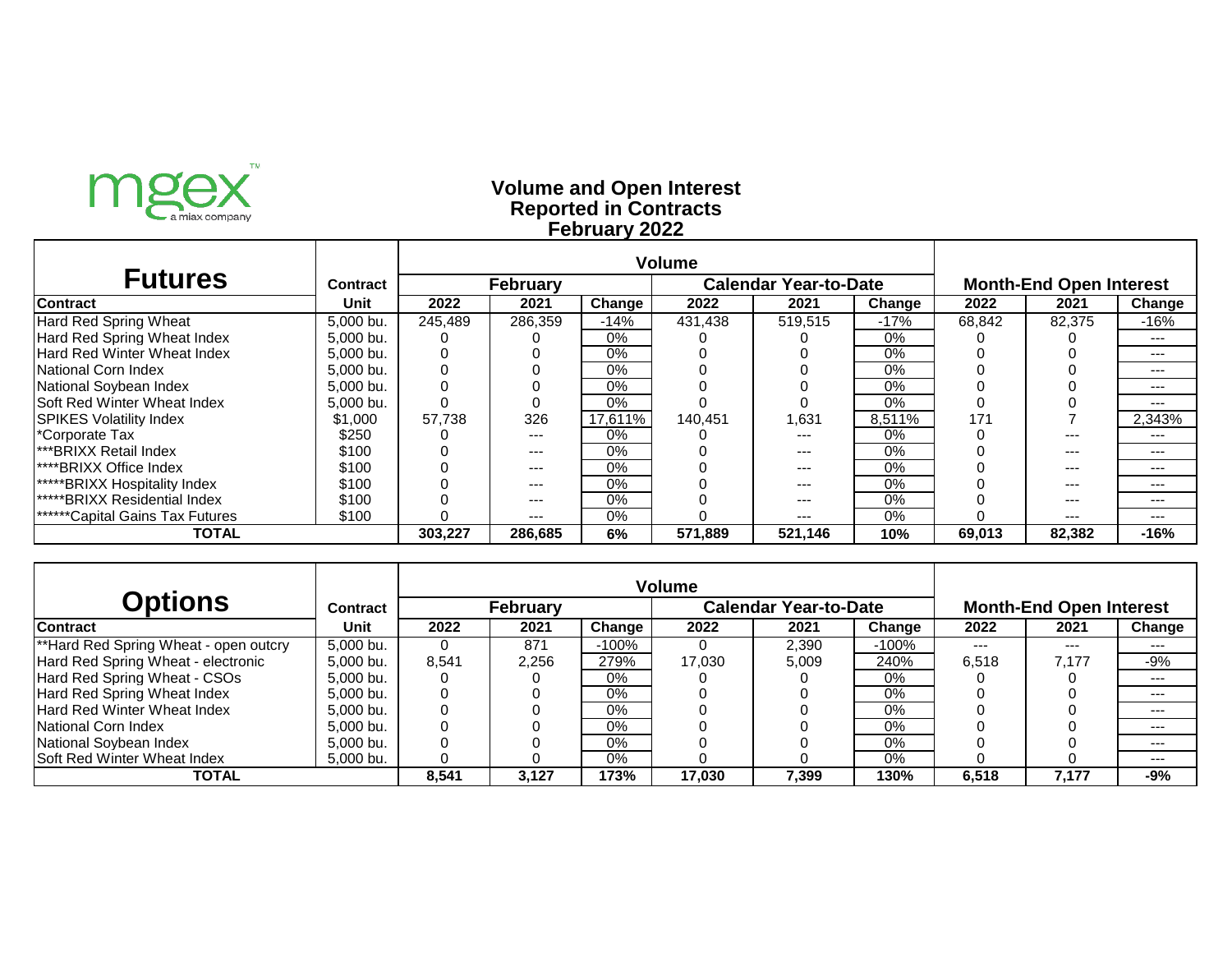|                                  | Volume   |         |        |                              |         |        |                                |        |        |  |  |
|----------------------------------|----------|---------|--------|------------------------------|---------|--------|--------------------------------|--------|--------|--|--|
| <b>TOTAL FUTURES AND OPTIONS</b> | Februarv |         |        | <b>Calendar Year-to-Date</b> |         |        | <b>Month-End Open Interest</b> |        |        |  |  |
|                                  | 2022     | 2021    | Change | 2022                         | 2021    | Change | 2022                           | 2021   | Change |  |  |
|                                  | 311.768  | 289.812 | 8%     | 588,919                      | 528,545 | 11%    | 75,531                         | 89,559 | -16%   |  |  |

| February Record - 2022:             | 311.768 |
|-------------------------------------|---------|
| <b>Change From Previous Record:</b> | $8\%$   |
| February 2021:                      | 289.812 |

\*Corporate Tax Futures was launched on May 24, 2021.

\*\*HRSW Open Outcry Options suspended on September 30, 2021.

\*\*\*BRIXX Retail Futures was launched on October 18, 2021.

\*\*\*\*BRIXX Office Futures was launched on November 8, 2021.

\*\*\*\*\*BRIXX Hospitality and BRIXX Residential Futures were launched on November 22, 2021.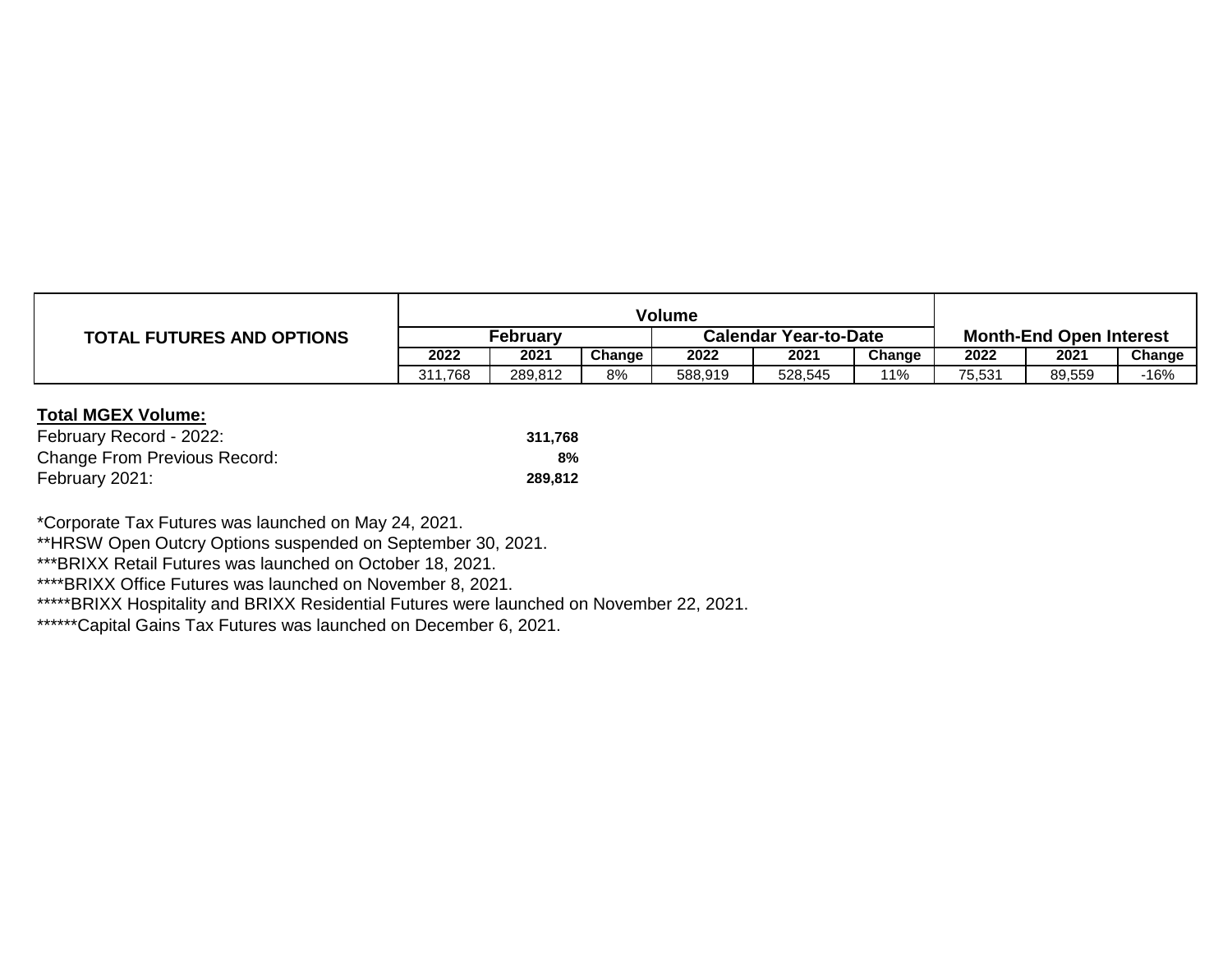# **Bitnomial Exchange, LLC Volume and Open Interest Reported in Contracts February 2022**

|                                |                 | Volume |                 |         |      |                              |         |      |                                |        |  |
|--------------------------------|-----------------|--------|-----------------|---------|------|------------------------------|---------|------|--------------------------------|--------|--|
| <b>Futures</b>                 | <b>Contract</b> |        | <b>February</b> |         |      | <b>Calendar Year-to-Date</b> |         |      | <b>Month-End Open Interest</b> |        |  |
| <b>Contract</b>                | Unit            | 2022   | 2021            | Change  | 2022 | 2021                         | Change  | 2022 | 2021                           | Change |  |
| Bitcoin US Dollar Futures      | <b>Bitcoin</b>  | 145    | ---             | $--$    | 464  | $---$                        | $--$    | 14   | $--$                           | ---    |  |
| Deci Bitcoin US Dollar Futures | 1/10 Bitcoin    |        | $--$            | $- - -$ |      | $---$                        | $--$    |      | $--$                           | ---    |  |
| <b>TOTAL</b>                   |                 | 145    | ---             | $--$    | 464  | $--$                         | $- - -$ |      | $---$                          | ---    |  |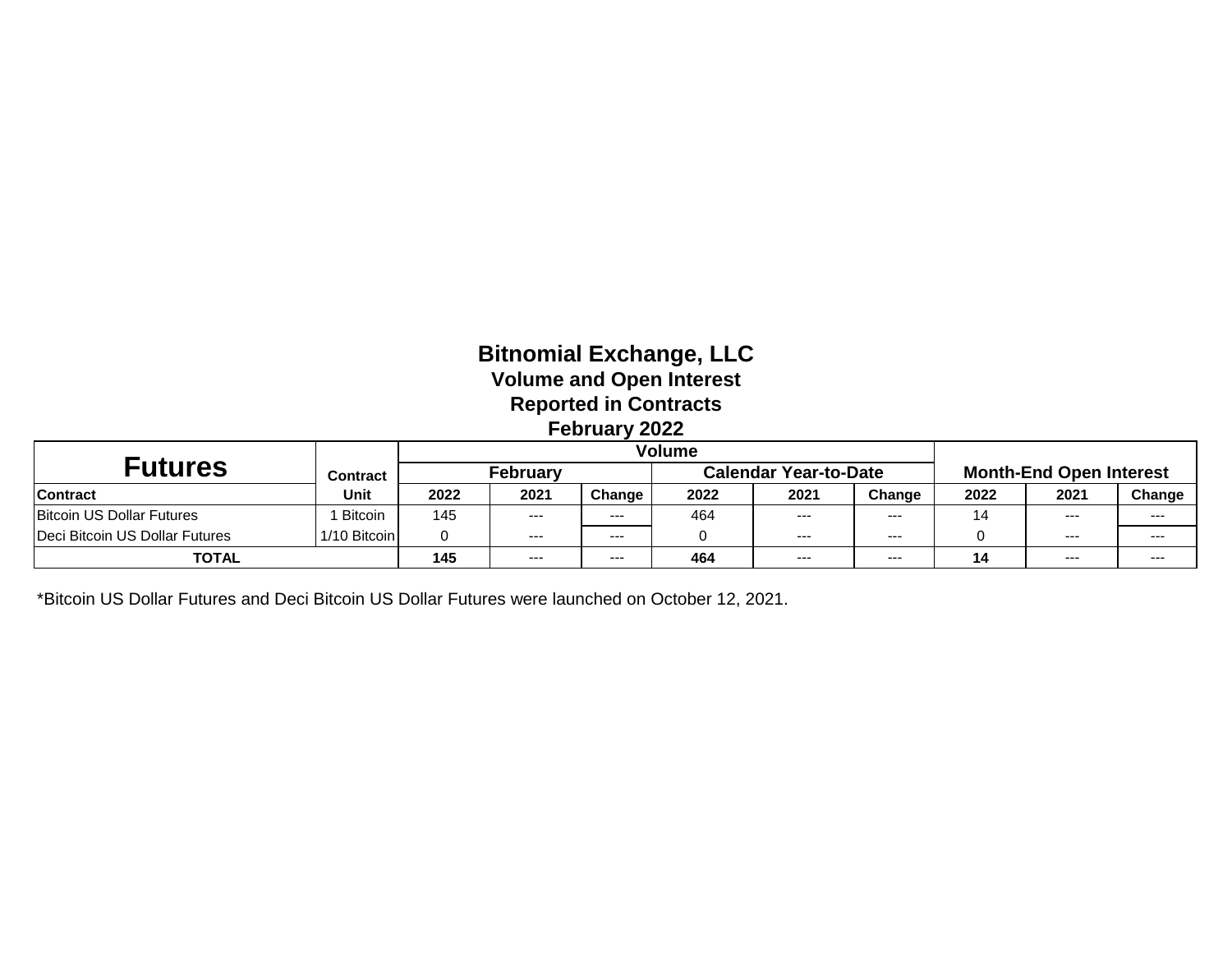

### **Reported in Contracts Volume and Open Interest March 2022**

| <b>Futures</b>                         | <b>Contract</b> |         | <b>March</b> |         |         | <b>Calendar Year-to-Date</b> |        | <b>Month-End Open Interest</b> |         |         |
|----------------------------------------|-----------------|---------|--------------|---------|---------|------------------------------|--------|--------------------------------|---------|---------|
| <b>Contract</b>                        | Unit            | 2022    | 2021         | Change  | 2022    | 2021                         | Change | 2022                           | 2021    | Change  |
| Hard Red Spring Wheat                  | 5,000 bu.       | 296.755 | 252.526      | 18%     | 728.193 | 772.041                      | -6%    | 66,560                         | 79,238  | -16%    |
| Hard Red Spring Wheat Index            | 5,000 bu.       |         |              | $0\%$   |         |                              | $0\%$  |                                |         | $---$   |
| <b>Hard Red Winter Wheat Index</b>     | 5.000 bu.       |         |              | $0\%$   |         |                              | $0\%$  |                                |         | $- - -$ |
| National Corn Index                    | 5,000 bu.       |         |              | $0\%$   |         |                              | $0\%$  |                                |         | $--$    |
| National Soybean Index                 | 5,000 bu.       |         |              | $0\%$   |         |                              | $0\%$  |                                |         | ---     |
| <b>Soft Red Winter Wheat Index</b>     | 5.000 bu.       |         |              | $0\%$   |         |                              | $0\%$  |                                |         |         |
| <b>ISPIKES Volatility Index</b>        | \$1,000         | 40,827  | 232          | 16.742% | 181.278 | 1,863                        | 9.536% | 116                            |         | 11.500% |
| *Corporate Tax                         | \$250           |         | $---$        | $0\%$   |         | ---                          | $0\%$  |                                |         | ---     |
| <b>I***BRIXX Retail Index</b>          | \$100           |         | $---$        | $0\%$   |         | ---                          | $0\%$  |                                |         | ---     |
| <b>I****BRIXX Office Index</b>         | \$100           |         | $--$         | $0\%$   |         | ---                          | $0\%$  |                                |         | ---     |
| *****BRIXX Hospitality Index           | \$100           |         | $--$         | $0\%$   |         | ---                          | $0\%$  |                                | $- - -$ | $---$   |
| <b>*****BRIXX Residential Index</b>    | \$100           |         | $--$         | $0\%$   |         | ---                          | $0\%$  |                                | $- - -$ | $---$   |
| <b>******Capital Gains Tax Futures</b> | \$100           |         | $---$        | $0\%$   |         | $---$                        | $0\%$  |                                | $--$    | $--$    |
| TOTAL                                  |                 | 337,582 | 252.758      | 34%     | 909,471 | 773.904                      | 18%    | 66,676                         | 79,239  | $-16%$  |

|                                       |           | <b>Volume</b> |              |         |                       |        |         |                                |         |         |  |
|---------------------------------------|-----------|---------------|--------------|---------|-----------------------|--------|---------|--------------------------------|---------|---------|--|
| <b>Options</b>                        | Contract  |               | <b>March</b> |         | Calendar Year-to-Date |        |         | <b>Month-End Open Interest</b> |         |         |  |
| <b>Contract</b>                       | Unit      | 2022          | 2021         | Change  | 2022                  | 2021   | Change  | 2022                           | 2021    | Change  |  |
| **Hard Red Spring Wheat - open outcry | 5.000 bu. | 0             | l.452        | $-100%$ |                       | 3.842  | $-100%$ | $- - -$                        | $- - -$ | ---     |  |
| Hard Red Spring Wheat - electronic    | 5.000 bu. | 4.590         | 5.407        | $-15%$  | 21.620                | 10.416 | 108%    | 7.943                          | 12.543  | $-37%$  |  |
| Hard Red Spring Wheat - CSOs          | 5.000 bu. |               |              | 0%      |                       |        | $0\%$   |                                |         | $---$   |  |
| Hard Red Spring Wheat Index           | 5.000 bu. | 0             |              | 0%      |                       |        | $0\%$   |                                |         | ---     |  |
| <b>Hard Red Winter Wheat Index</b>    | 5.000 bu. | 0             |              | 0%      |                       |        | 0%      |                                |         | $---$   |  |
| <b>National Corn Index</b>            | 5.000 bu. |               |              | 0%      |                       |        | $0\%$   |                                |         | ---     |  |
| National Soybean Index                | 5.000 bu. |               |              | $0\%$   |                       |        | $0\%$   |                                |         | $- - -$ |  |
| <b>Soft Red Winter Wheat Index</b>    | 5,000 bu. | O             |              | 0%      |                       |        | $0\%$   |                                |         | ---     |  |
| <b>TOTAL</b>                          |           | 4.590         | 6.859        | $-33%$  | 21.620                | 14.258 | 52%     | 7.943                          | 12.543  | $-37%$  |  |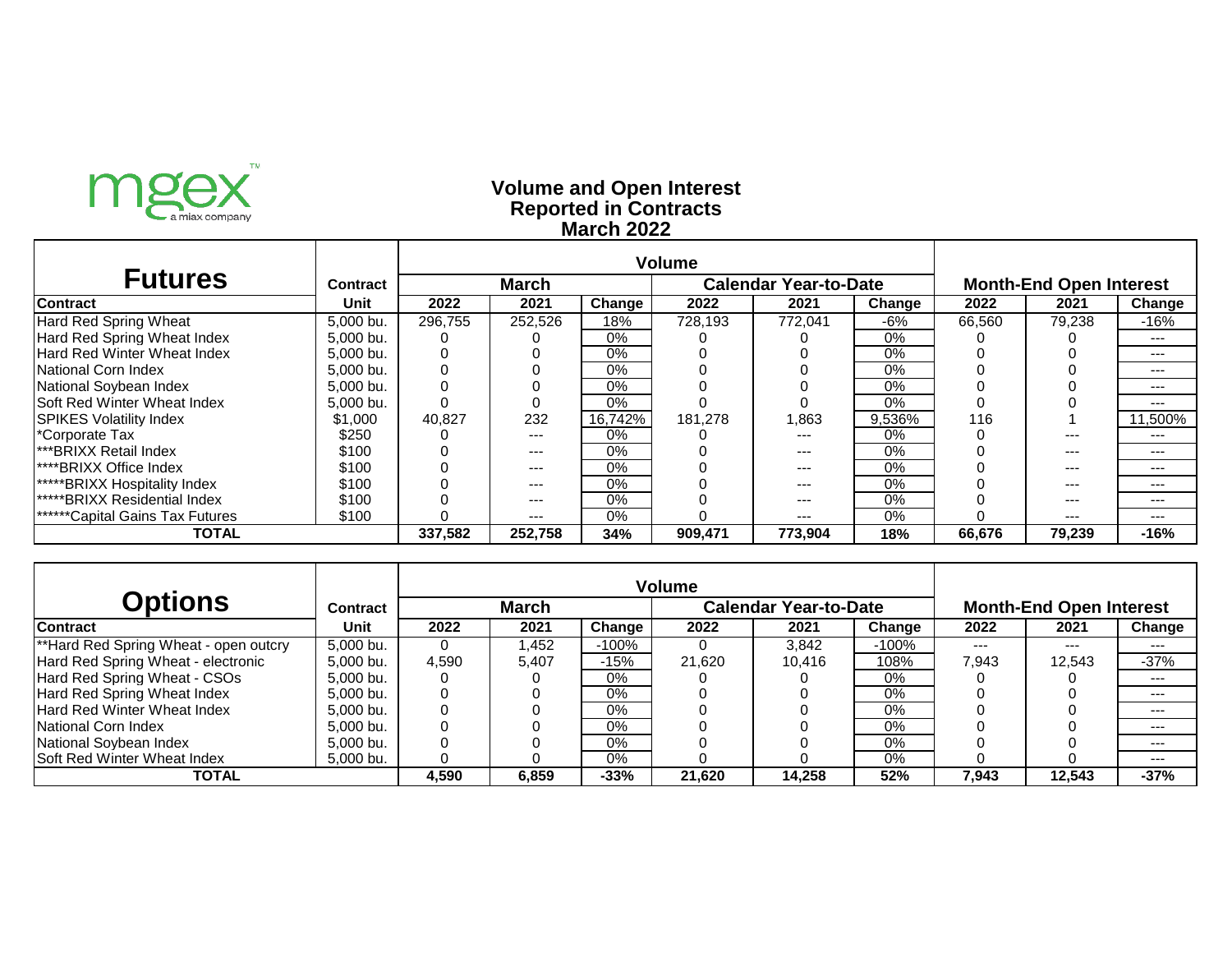|                                  | Volume       |         |        |                              |         |        |                                |        |        |
|----------------------------------|--------------|---------|--------|------------------------------|---------|--------|--------------------------------|--------|--------|
| <b>TOTAL FUTURES AND OPTIONS</b> | <b>March</b> |         |        | <b>Calendar Year-to-Date</b> |         |        | <b>Month-End Open Interest</b> |        |        |
|                                  | 2022         | 2021    | Change | 2022                         | 2021    | Change | 2022                           | 2021   | Change |
|                                  | 342.172      | 259.617 | 32%    | 931,091                      | 788.162 | 18%    | 74.619                         | 91.782 | $-19%$ |

| March Record - 2022:         | 342.172 |
|------------------------------|---------|
| Change From Previous Record: | 23%     |
| March 2020:                  | 277.629 |

\*Corporate Tax Futures was launched on May 24, 2021.

\*\*HRSW Open Outcry Options suspended on September 30, 2021.

\*\*\*BRIXX Retail Futures was launched on October 18, 2021.

\*\*\*\*BRIXX Office Futures was launched on November 8, 2021.

\*\*\*\*\*BRIXX Hospitality and BRIXX Residential Futures were launched on November 22, 2021.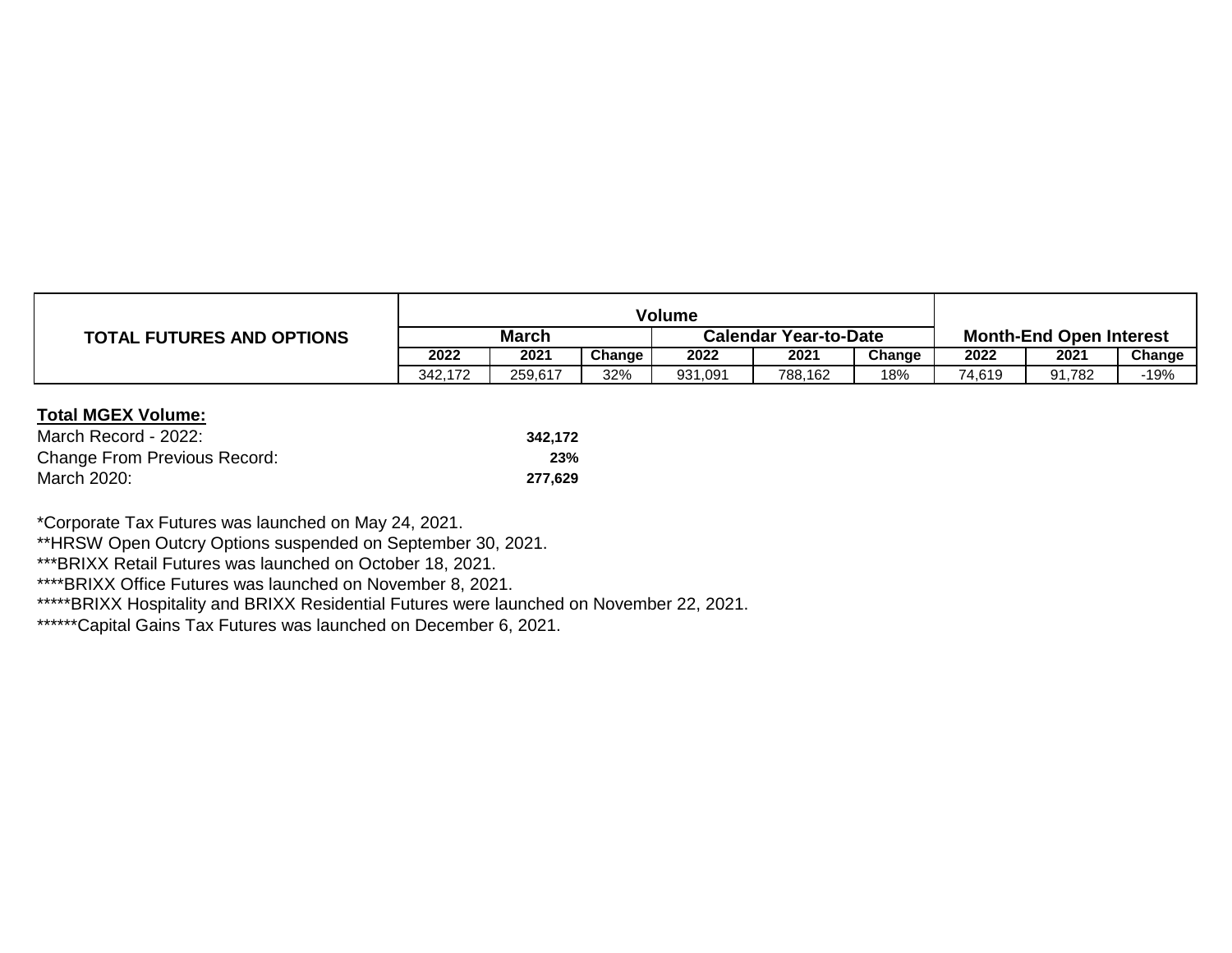# **Bitnomial Exchange, LLC Volume and Open Interest Reported in Contracts March 2022**

|                                  |                | Volume       |       |         |      |                              |        |                                |         |         |
|----------------------------------|----------------|--------------|-------|---------|------|------------------------------|--------|--------------------------------|---------|---------|
| <b>Futures</b>                   | Contract       | <b>March</b> |       |         |      | <b>Calendar Year-to-Date</b> |        | <b>Month-End Open Interest</b> |         |         |
| <b>Contract</b>                  | <b>Unit</b>    | 2022         | 2021  | Change  | 2022 | 2021                         | Change | 2022                           | 2021    | Change  |
| <b>Bitcoin US Dollar Futures</b> | <b>Bitcoin</b> | 18           | $---$ | $- - -$ | 482  | $  -$                        | $--$   |                                | $--$    | $--$    |
| Deci Bitcoin US Dollar Futures   | 1/10 Bitcoin   |              | ---   | $- - -$ |      | $- - -$                      | $---$  |                                | $- - -$ | $- - -$ |
| <b>TOTAL</b>                     |                | 18           | $--$  | $- - -$ | 482  | $--$                         | $--$   |                                | $--$    | $--$    |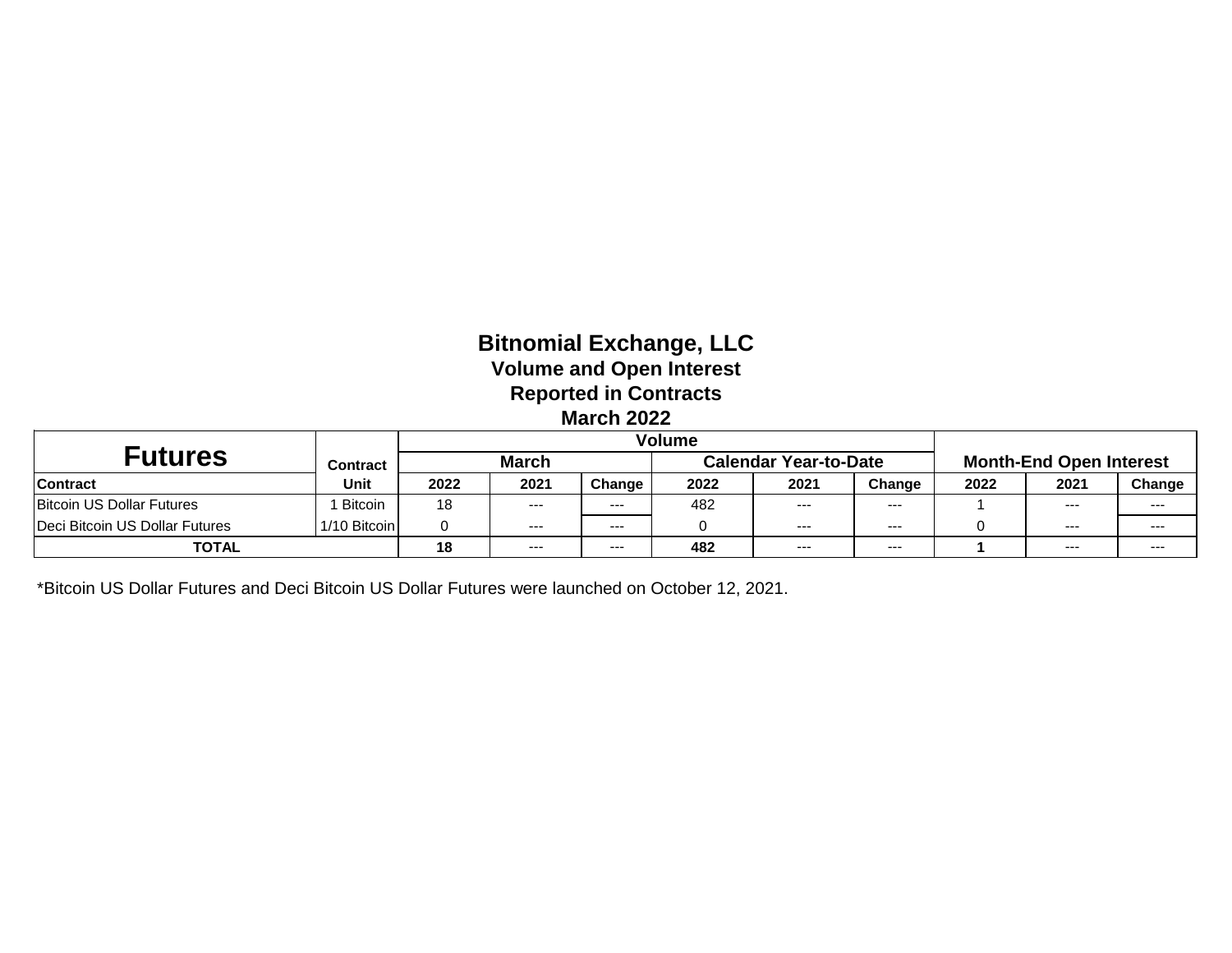

### **Reported in Contracts Volume and Open Interest April 2022**

| <b>Futures</b>                         | <b>Contract</b> |         | April   |        |           | <b>Calendar Year-to-Date</b> |        | <b>Month-End Open Interest</b> |         |         |  |
|----------------------------------------|-----------------|---------|---------|--------|-----------|------------------------------|--------|--------------------------------|---------|---------|--|
| <b>Contract</b>                        | Unit            | 2022    | 2021    | Change | 2022      | 2021                         | Change | 2022                           | 2021    | Change  |  |
| Hard Red Spring Wheat                  | 5,000 bu.       | 192.224 | 310.914 | -38%   | 920,417   | .082,955                     | $-15%$ | 70,919                         | 74.263  | -5%     |  |
| Hard Red Spring Wheat Index            | 5,000 bu.       |         |         | $0\%$  |           |                              | $0\%$  |                                |         | $---$   |  |
| <b>Hard Red Winter Wheat Index</b>     | 5.000 bu.       |         |         | $0\%$  |           |                              | $0\%$  |                                |         | $- - -$ |  |
| National Corn Index                    | 5,000 bu.       |         |         | $0\%$  |           |                              | $0\%$  |                                |         | $--$    |  |
| National Soybean Index                 | 5,000 bu.       |         |         | $0\%$  |           |                              | $0\%$  |                                |         | ---     |  |
| <b>Soft Red Winter Wheat Index</b>     | 5.000 bu.       |         |         | $0\%$  |           |                              | $0\%$  |                                |         |         |  |
| <b>ISPIKES Volatility Index</b>        | \$1,000         | 49,593  | 561,    | 3.077% | 230.871   | 3,424                        | 6.643% | 139                            | 8       | 11.500% |  |
| *Corporate Tax                         | \$250           |         | $---$   | $0\%$  |           |                              | $0\%$  |                                |         | ---     |  |
| <b>I***BRIXX Retail Index</b>          | \$100           |         | $---$   | $0\%$  |           | ---                          | $0\%$  |                                |         | ---     |  |
| <b>I****BRIXX Office Index</b>         | \$100           |         | $--$    | $0\%$  |           | ---                          | $0\%$  |                                |         | ---     |  |
| *****BRIXX Hospitality Index           | \$100           |         | $--$    | $0\%$  |           | ---                          | $0\%$  |                                | $- - -$ | $---$   |  |
| <b>*****BRIXX Residential Index</b>    | \$100           |         | $--$    | $0\%$  |           | ---                          | $0\%$  |                                | $- - -$ | $---$   |  |
| <b>******Capital Gains Tax Futures</b> | \$100           |         | ---     | $0\%$  |           | $---$                        | $0\%$  |                                | $--$    | $--$    |  |
| TOTAL                                  |                 | 241.817 | 312.475 | $-23%$ | 1,151,288 | 1,086.379                    | 6%     | 71,058                         | 74,271  | -4%     |  |

|                                       |           | <b>Volume</b> |       |         |                              |        |         |                                |        |        |  |
|---------------------------------------|-----------|---------------|-------|---------|------------------------------|--------|---------|--------------------------------|--------|--------|--|
| <b>Options</b>                        | Contract  |               | April |         | <b>Calendar Year-to-Date</b> |        |         | <b>Month-End Open Interest</b> |        |        |  |
| <b>Contract</b>                       | Unit      | 2022          | 2021  | Change  | 2022                         | 2021   | Change  | 2022                           | 2021   | Change |  |
| **Hard Red Spring Wheat - open outcry | 5.000 bu. | $\Omega$      | 3.397 | $-100%$ |                              | 7.239  | $-100%$ | $---$                          | $--$   | ---    |  |
| Hard Red Spring Wheat - electronic    | 5,000 bu. | 3.477         | 6,335 | -45%    | 25.097                       | 16.751 | 50%     | 6,233                          | 12,628 | $-51%$ |  |
| Hard Red Spring Wheat - CSOs          | 5.000 bu. | 0             |       | $0\%$   |                              |        | 0%      |                                |        | $---$  |  |
| Hard Red Spring Wheat Index           | 5.000 bu. | O             |       | 0%      |                              |        | $0\%$   |                                |        | $---$  |  |
| <b>Hard Red Winter Wheat Index</b>    | 5.000 bu. |               |       | $0\%$   |                              |        | $0\%$   |                                |        | ---    |  |
| <b>National Corn Index</b>            | 5.000 bu. |               |       | 0%      |                              |        | $0\%$   |                                |        | $--$   |  |
| National Soybean Index                | 5.000 bu. |               |       | 0%      |                              |        | 0%      |                                |        | ---    |  |
| Soft Red Winter Wheat Index           | 5,000 bu. |               |       | 0%      |                              |        | $0\%$   |                                |        | $---$  |  |
| <b>TOTAL</b>                          |           | 3,477         | 9.732 | $-64%$  | 25,097                       | 23,990 | 5%      | 6,233                          | 12.628 | $-51%$ |  |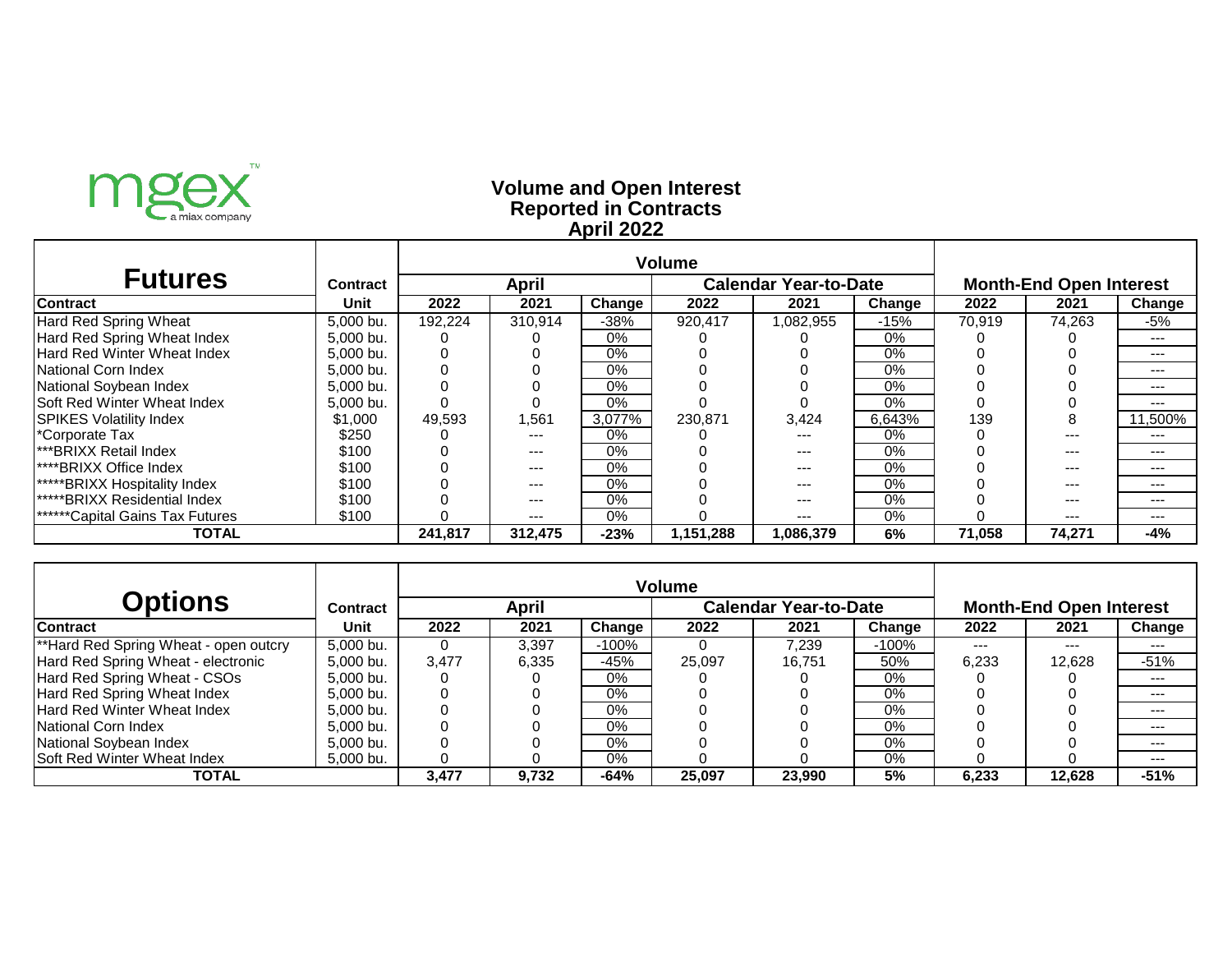|                                  | Volume  |         |        |                              |          |        |                                |         |        |
|----------------------------------|---------|---------|--------|------------------------------|----------|--------|--------------------------------|---------|--------|
| <b>TOTAL FUTURES AND OPTIONS</b> | April   |         |        | <b>Calendar Year-to-Date</b> |          |        | <b>Month-End Open Interest</b> |         |        |
|                                  | 2022    | 2021    | Change | 2022                         | 2021     | Change | 2022                           | $202^t$ | Change |
|                                  | 245.294 | 322,207 | 24%    | .176,385                     | .110.369 | 6%     | 77.291                         | 86.899  | $-11%$ |

| April Record - 2021:                | 322.207 |
|-------------------------------------|---------|
| <b>Change From Previous Record:</b> | $-24%$  |

\*Corporate Tax Futures was launched on May 24, 2021.

\*\*HRSW Open Outcry Options suspended on September 30, 2021.

\*\*\*BRIXX Retail Futures was launched on October 18, 2021.

\*\*\*\*BRIXX Office Futures was launched on November 8, 2021.

\*\*\*\*\*BRIXX Hospitality and BRIXX Residential Futures were launched on November 22, 2021.